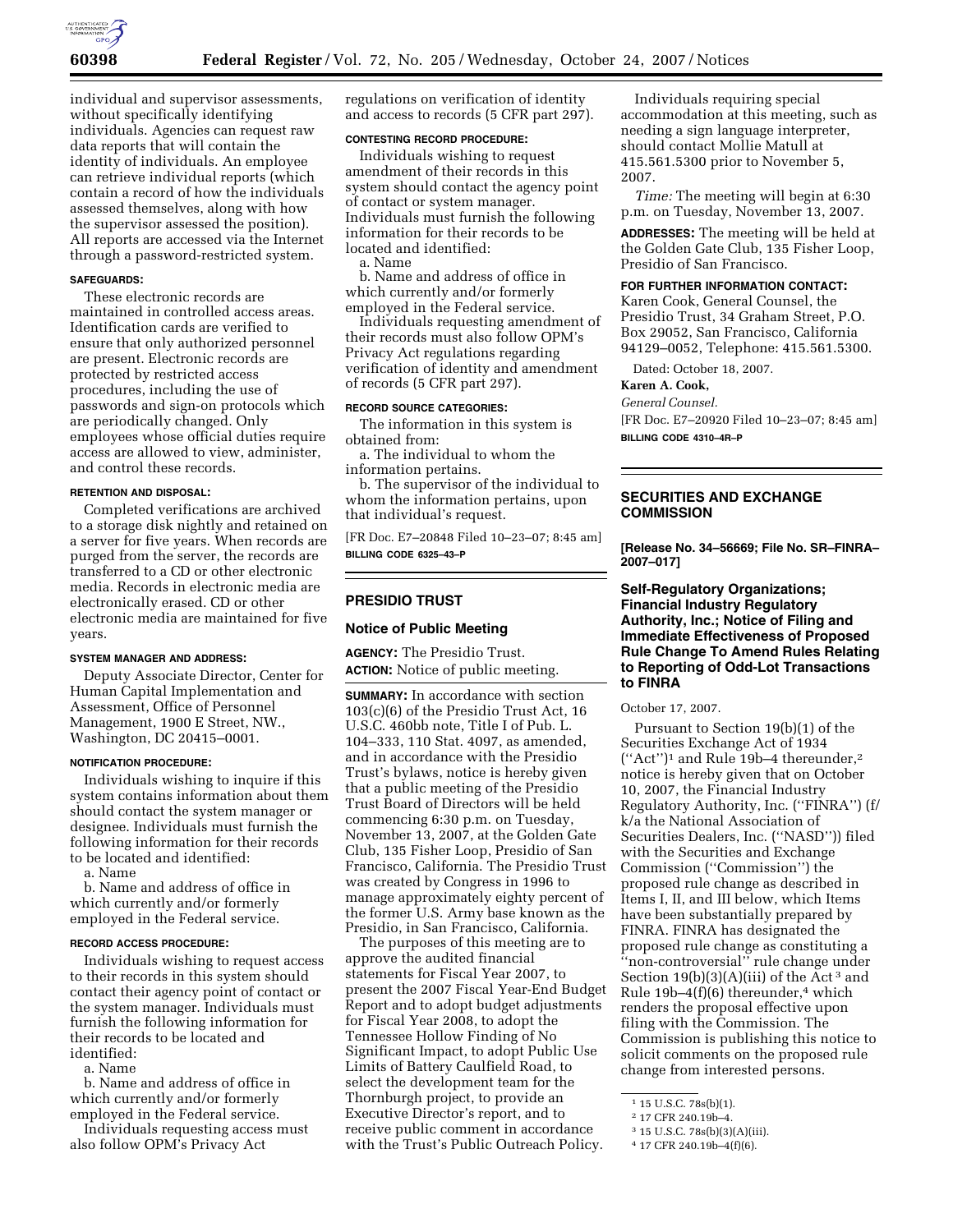## **I. Self-Regulatory Organization's Statement of the Terms of Substance of the Proposed Rule Change**

FINRA is proposing to amend its trade reporting rules to change the manner in which members are required to report odd-lot transactions<sup>5</sup> to a FINRA Trade Reporting Facility ("TRF"),<sup>6</sup> the Alternative Display Facility (''ADF''), and the OTC Reporting Facility (''ORF'') (referred to herein as the ''FINRA Facilities''). Specifically, FINRA is proposing to: (1) Eliminate the requirement that members use the special ''.RO'' trade report modifier to indicate that an odd-lot transaction is reported in accordance with Section 3 of Schedule A to the By-Laws (''Section 3''); and (2) require members to report odd-lot transactions ''for publication,'' *i.e.*, mark reports of odd lots as ''tape eligible,'' as applicable.

The text of the proposed rule change is available at FINRA's principal office, from the Commission's Public Reference Room, and on FINRA's Web site (*http://www.finra.org*).

## **II. Self-Regulatory Organization's Statement of the Purpose of, and Statutory Basis for, the Proposed Rule Change**

In its filing with the Commission, FINRA included statements concerning the purpose of, and basis for, the proposed rule change and discussed any comments it received on the proposed rule change. The text of these statements may be examined at the places specified in Item IV below. FINRA has prepared summaries, set forth in Sections A, B, and C below, of the most significant aspects of such statements.

## *A. Self-Regulatory Organization's Statement of the Purpose of, and Statutory Basis for, the Proposed Rule Change*

#### 1. Purpose

On June 12, 2006, the Commission approved SR–NASD–2006–055,7 which requires members to report to FINRA in

<sup>6</sup> Effective July 30, 2007, FINRA was formed through the consolidation of NASD and the member regulatory functions of NYSE Regulation. Accordingly, the TRFs are now doing business as the FINRA TRFs (*i.e.*, the FINRA/Nasdaq TRF, the FINRA/NSX TRF, and the FINRA/NYSE TRF). The formal name change of each TRF is pending, and once completed FINRA will file a separate proposed rule change to reflect those changes in the Manual.

7 *See* Securities Exchange Act Release No. 53977 (June 12, 2006), 71 FR 34976 (June 16, 2006) (order approving SR–NASD–2006–055).

an automated manner all transactions, including odd-lot transactions, that must be reported to FINRA and that are subject to a regulatory transaction fee pursuant to Section 3.8 Today, with the exception of OTC Equity Securities, odd-lot transactions are not reported for purposes of public dissemination;9 members report such transactions to FINRA for regulatory purposes only. In this regard, members are required to include a special ''.RO'' trade report modifier on reports of odd lots to denote that the transaction is reported in accordance with Section 3 (the ''.RO Modifier''). FINRA uses the .RO Modifier to identify odd-lot transactions that are required to be included in FINRA's calculation of its Section 31 obligation to the Commission.

With the implementation of Regulation NMS and a new trade report messaging format, members are required to include the .RO Modifier on trade reports of odd-lot transactions in the same information level (or byte) as other regulatory modifiers. Thus, in certain instances, members may be faced with prioritizing and determining which modifier should be included in the trade report submitted to FINRA. This can lead to confusion, inaccuracies, and inconsistencies in trade reporting which, in turn, can impair FINRA staff's ability to produce a complete and accurate audit trail and properly assess transaction-related fees.10 FINRA staff has determined that the .RO Modifier can be eliminated because the FINRA Facilities can systematically identify odd-lot transactions from the number of reported shares.

Accordingly, FINRA is proposing to amend its trade reporting rules 11 to

Nasdaq TRF), 4632A(i) (relating to the ADF), 4632C(e) (relating to the NASD/NSX TRF), and 4632E(f) (relating to the NASD/NYSE TRF). Pursuant to current NASD Rule 6620, odd-lot transactions in OTC Equity Securities, as defined in NASD Rule 6110, are required to be reported to

<sup>10</sup> FINRA rules require members to use special trade report modifiers to indicate that away-fromthe-market sales (the ''.RA'' modifier) and exercises of OTC options (the ''.RX'' modifier) are reported in accordance with Section 3. Unlike the .RO Modifier, these modifiers do not compete with other trade report modifiers. Accordingly, FINRA is not proposing to eliminate the .RA and .RX

 $11$  NASD Rules  $6130(g)$  (relating to the NASD/ Nasdaq TRF and ORF), 6130A(c) (relating to the ADF), 6130C(f) (relating to the NASD/NSX TRF), and 6130E(f) (relating to the NASD/NYSE TRF).

eliminate the requirement that members use the .RO Modifier on reports of oddlot transactions. FINRA also is proposing to amend its trade reporting rules 12 to require that members report odd-lot transactions ''for publication'' or as ''tape eligible,'' as applicable. Thus, members will report odd-lot transactions in the same manner that they report round-lot transactions today. Although odd-lot transactions will be marked ''tape eligible'' pursuant to the proposed rule change, the FINRA Facilities will suppress such transactions from public dissemination. Today, with the exception of certain OTC Equity Securities, odd-lot transactions are not publicly disseminated by FINRA or the appropriate Securities Information Processor.<sup>13</sup>

The proposed rule change will ensure consistency in FINRA's trade reporting rules applicable to over-the-counter transactions in NMS stocks and OTC Equity Securities, promote a more complete and accurate audit trail, and enable FINRA to properly assess applicable transaction-related fees. FINRA notes that the proposed rule change will not impose a new requirement that members report oddlot transactions, but merely will change the manner in which such transactions are reported to the FINRA Facilities.14

Finally, FINRA also is proposing certain technical, non-substantive changes to NASD Rules 6130A(c), 6130C(f), and 6130E(f) to maintain consistency in the trade reporting rules relating to the FINRA Facilities to the extent practicable.

FINRA is filing the proposed rule change for immediate effectiveness. FINRA will announce the operative date of the proposed rule change on its Web site. In recognition of the systems changes that the proposed rule change

13 FINRA currently disseminates trade information relating to transactions of fewer than 100 shares in certain high-priced OTC Equity Securities. In some cases, trades in certain highpriced issues are almost exclusively for fewer than 100 shares and therefore, without this dissemination policy, trading data for such issues would be effectively unavailable to market participants. The proposed rule change does not amend this dissemination policy.

14 Members should continue to report the offsetting ''riskless'' leg of an odd-lot riskless principal transaction as they do today, *i.e.*, by submitting a non-tape (or clearing-only) report, as applicable. *See* NASD Rules 4632(d)(3)(B) (relating to the NASD/Nasdaq TRF), 4632A(e)(1)(C)(ii) (relating to the ADF),  $4632C(d)(3)(B)$  (relating to the NASD/NSX TRF), 4632E(e)(3)(B) (relating to the NASD/NYSE TRF), and 6620(d)(3)(B) (relating to the ORF).

 $^{\rm 5}$  For purposes of the trade reporting rules, an odd lot is less than a ''normal unit of trading,'' which is defined as ''100 shares of a security unless, with respect to a particular security, NASD determines that a normal unit of trading shall constitute other than 100 shares.'' *See* NASD Rules 4200, 4200A,

<sup>8</sup> Pursuant to Section 31 of the Act, FINRA and the national securities exchanges are required to pay transaction fees and assessments to the Commission that are designed to recover the costs related to the government's supervision and regulation of the securities markets and securities professionals. FINRA obtains funds to pay its Section 31 fees and assessments from its membership, in accordance with Section 3.<br><sup>9</sup> *See* NASD Rules 4632(e) (relating to the NASD/

<sup>12</sup> NASD Rules 4632(e) (relating to the NASD/ Nasdaq TRF), 4632A(i) (relating to the ADF), 4632C(e) (relating to the NASD/NSX TRF), and 4632E(f) (relating to the NASD/NYSE TRF).